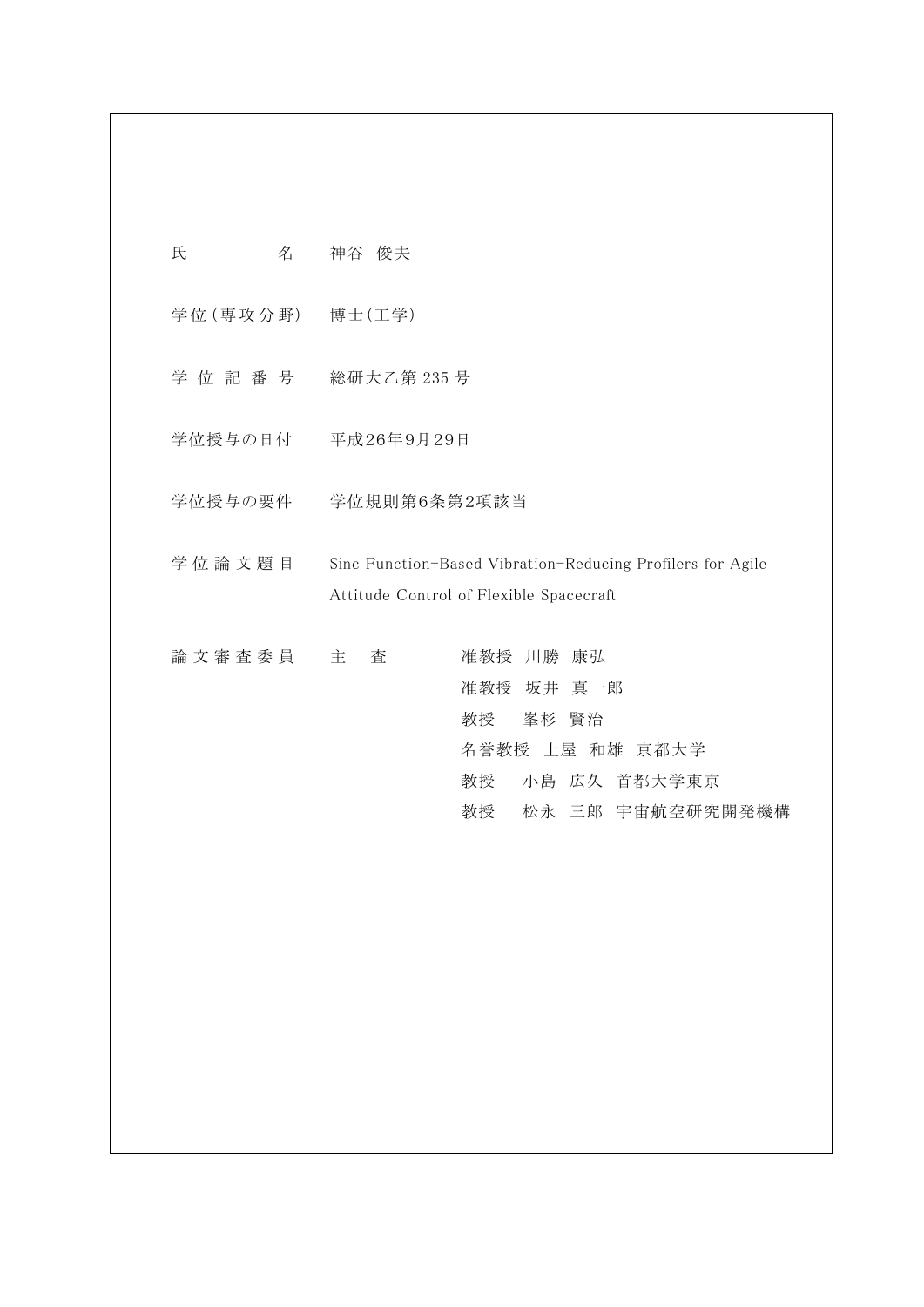## 論文内容の要旨

Summary of thesis contents

The recent evolution of advanced space missions such as deep space observation, earth observation, or disaster monitoring has been forwarded to higher "pointing accuracy" and higher "agility" in contradiction to the complexity of the structural design of the mission equipment required for the highly functionalized mission. The basic features which allow an efficient attitude maneuver are the spacecraft "pointing accuracy" and "agility". Pointing accuracy represents the pointing stability after the maneuver. Fine pointing accuracy is realized by reducing the residual vibration where the vibration is induced during the maneuver motion and some remains after the maneuver. Thus the fine pointing accuracy can be rephrased as low residual vibration. Agility represents the rotational motion of the spacecraft with the fastest angular rate or shortest maneuver duration. The rotational motion is realized by attitude control actuators which are dimensioned according to the spacecraft's inertia and required maneuver performance etc. However every spacecraft has some limited resources, i.e. dimensional capability or mass capability or power consumption capability. Therefore the agility, meaning the flexibility and the ability to quickly move the satellite, becomes constantly constraint of the mission. The pointing accuracy and agility would sometimes be contrary requirements. If an agile motion is realized, then flexible structural modes of the spacecraft tend to be excited after the maneuver motion, and vice versa.

In contradiction to structural design being more complicated, demands for higher performances on pointing accuracy and agility are getting stronger and stronger for recent space applications. Nevertheless, looking around the conventional control algorithms, it is difficult to find the optimal control algorithm which realizes fine pointing and high agility when applied to spacecraft with complicated flexible structures. That is why this thesis deals with flexible spacecraft rest-to-rest maneuver in fine pointing accuracy and agile motion. Because satellite with large flexible structures contains many structural modes with various mode shapes and it is difficult to predict high-mode frequencies. Therefore not only multi-mode system but also the presence of unknown high-order flexible modes should be considered in high-accuracy controller design for actual satellite application.

This paper proposes control algorithms of flexible spacecraft especially for high-speed rest-to-rest maneuver with minimal residual vibration. The controllers presented in this paper are feedforward controllers composed of sinc functions as base function. It is demonstrated that these controllers show the highest performances among conventional controllers concerning the balanced performance of pointing accuracy and agility when applied to flexible spacecraft rest-to-rest maneuver especially for the system with unknown high-order flexible mode. The feature of the sinc function based feedforward controller is that the sinc function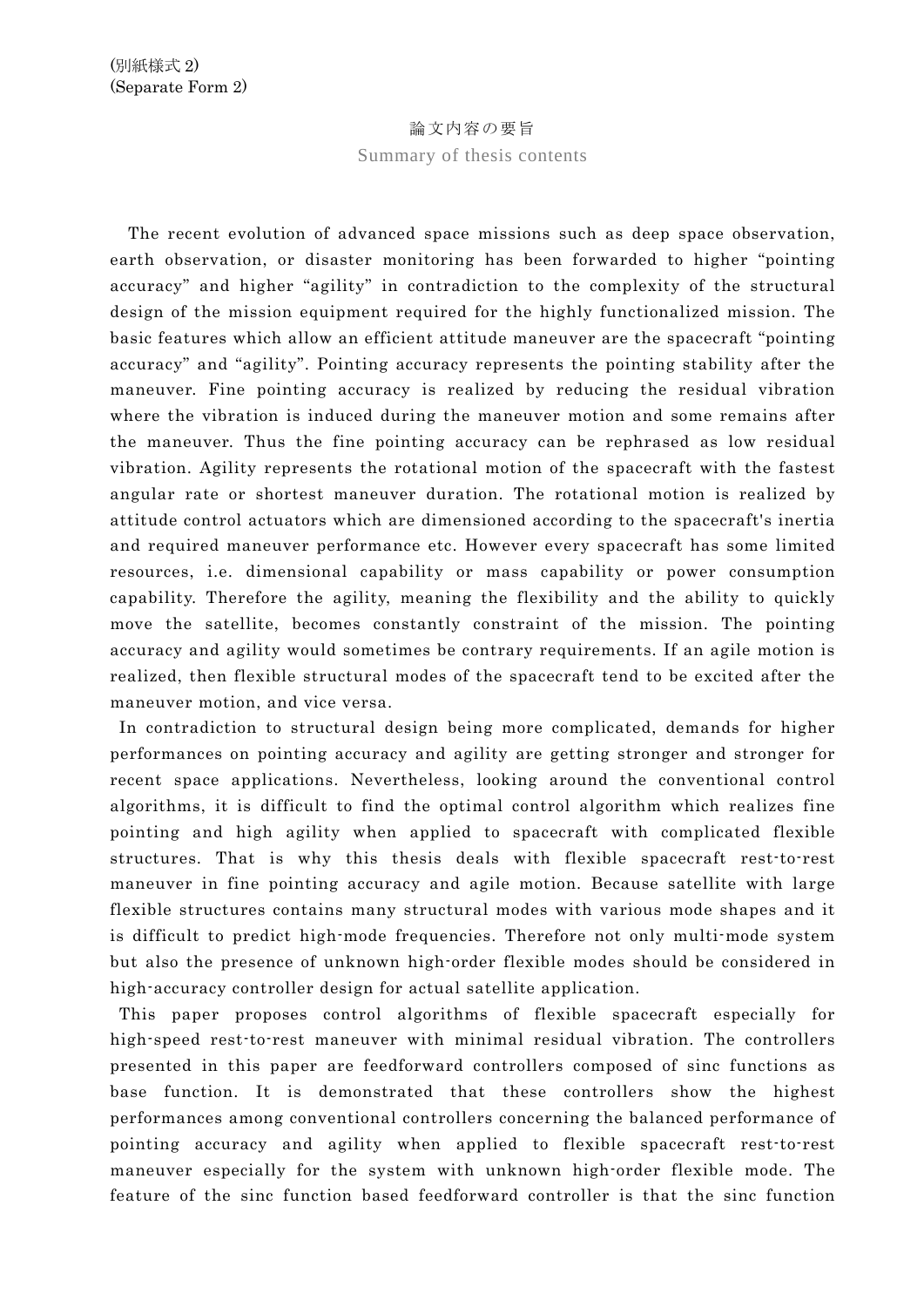itself has an ideal attenuation above a certain boundary frequency. Therefore when it is applied as base function of the controller, the characteristic frequencies of the flexible structures and the controller can be designed well separately. The concept of sinc function based controller is a new one, therefore the original sinc function based profiler called nil-mode-exciting profiler (NME profiler) presented in this paper is patented in Japan, US, and European countries.

In Chapter 4, comparisons of sinc function based smooth profilers to conventional input shapers and digital filtering techniques against single-mode system demonstrates that conventionally designed input shapers and frequency domain filters are less effective for command shaping than sinc function based smooth profilers. The original sinc function based smooth profiler, i.e. the NME profiler, were shown to offer performance advantage in terms of vibration reduction although rise time is less short than conventional input shapers although the ZVDDDDDD shaper shows the smallest residual vibration and the NME shows the second smallest vibration. When large modeling errors exist, the advantage of the sinc function based smooth profiler is very significant. These performance advantages are achieved because the sinc function based smooth profiler is designed to eliminate high frequency vibrations with higher attenuation level and have better robustness to modeling errors, compared to conventional input shapers and low-pass filters.

In Chapter 5, performance of the sinc function based smooth profiler has been compared to those of conventional on-off and smooth profilers using two-mode system including unknown high mode. The comparisons show that, in the presence of an unknown high-order flexible mode, conventionally designed on-off input shapers and smooth profilers are less effective in reducing vibrations than the smooth profiler based on sinc functions, even when identical durations are used. Only the smoothed bang-bang command shaped with ZVD shaper, i.e., hybrid-type profiler, shows similar level of small residual vibrations comparable with the smooth profiler based on sinc functions. When unknown high-order flexible modes with large mass exist, the advantage of the new smooth profiler is significant (more than an order of magnitude smaller residual vibration). These performance advantages are achieved because, as compared to conventional profilers, the new smooth profiler is specifically designed to eliminate high-frequency vibrations with higher levels of attenuation.

Chapter 6 introduces a new performance index, i.e. maneuver distance. Agility can be quantified once the input torque is restricted to some upper limit. Then comparison of agility performances of each conventional method discussed in the previous chapters is made in this chapter. Then, Chapter 7 proposes three kinds of improved sinc function based profilers for achieving higher agility. In Section 7.2, the conventional concept of convolution between smooth profiler and input shaper has been introduced and an equation to clarify a range where the convolved shaper has advantage in relation to command duration has been proposed. In Section 7.3, a new sinc function based smooth profiler to achieve higher agility: the sinc function convolved with step function has been proposed. Performances of the new profiler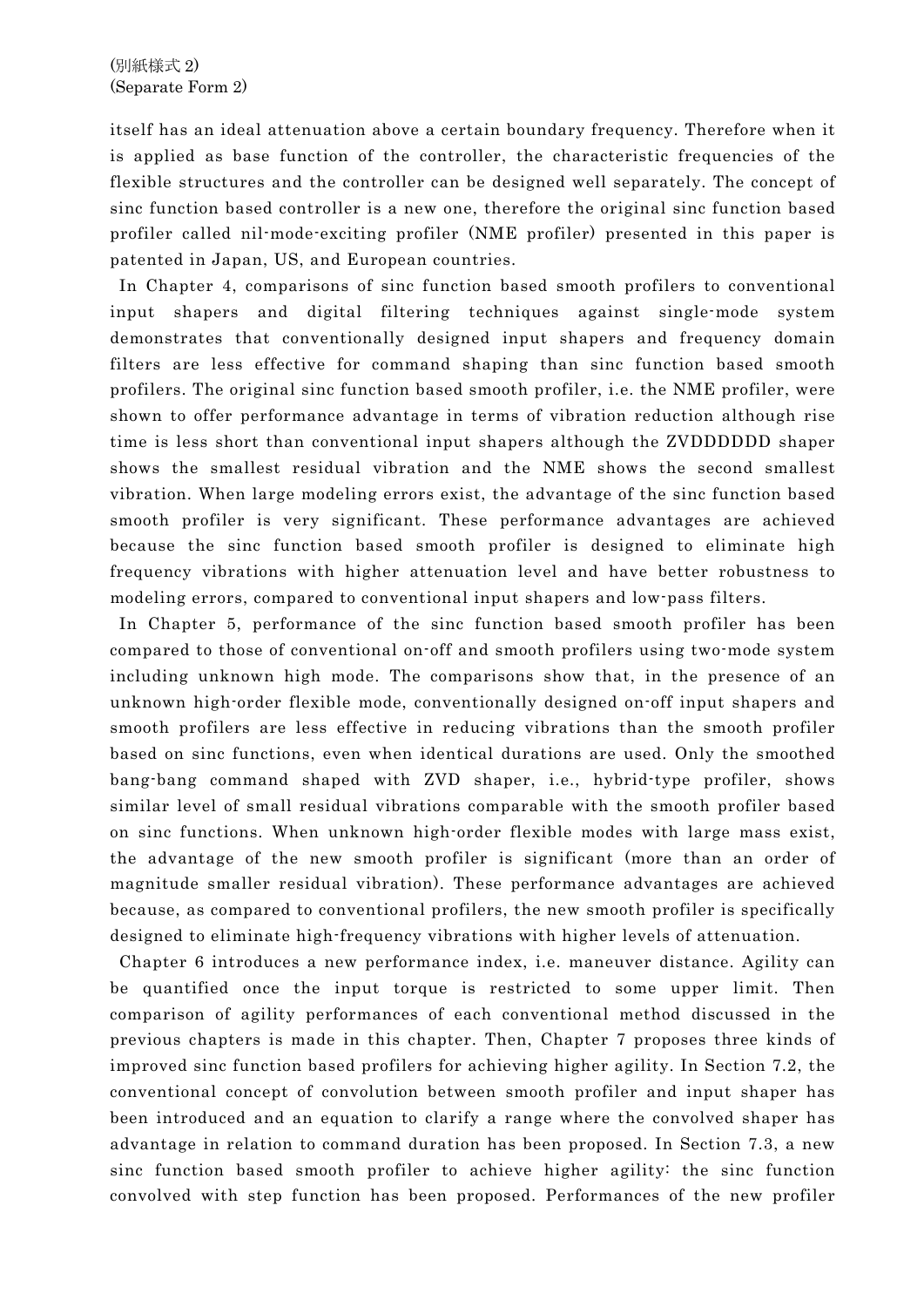## (別紙様式 2) (Separate Form 2)

have been compared with those of the original sinc function based profiler and conventional smooth/hybrid profilers. The sinc function convolved with step increased maneuver distance by a factor of 1.33 with comparable residual vibration under the same peak force condition, compared with the previously proposed sinc function based profiler (NME profiler). This profiler shows nearly equivalent maneuver distance but smaller residual vibration, compared with the conventional smooth profiler. In Section 7.4, another new sinc function based smooth profiler to achieve higher agility: the least-square fitted weighted sinc functions has been proposed. Performances of the new profiler have been compared with those of the sinc function based profilers mentioned in this thesis and conventional smooth/hybrid profilers. The sinc function based least-square fitted profiler increased maneuver distance by a factor of 2.28 under the same peak force condition, compared with the NME profiler. This profiler shows the longest maneuver distance and comparable or smaller residual vibration, compared with the ramped sinusoids or hybrid profilers. Both of the newly proposed sinc function based profilers can be used as effective alternatives for appropriate applications; if there are many unknown high-order flexible modes, the sinc function convolved with step would be suitable, if there are fewer critical high-order modes, the least-square fitted profiler would be suitable.

In Chapter 8, application of the proposed method to actual satellite program called ASTRO-G for which the NME profiler has been originally developed is presented. The effectiveness of the proposed method is confirmed by numerical simulation using actual designed flexible parameters of deployable antenna and solar array paddle. Experimental verifications to evaluate the effectiveness of the proposed algorithm is also referred here. The verification of the effectiveness of the proposed NME profiler to ASTRO-G application has been successfully done.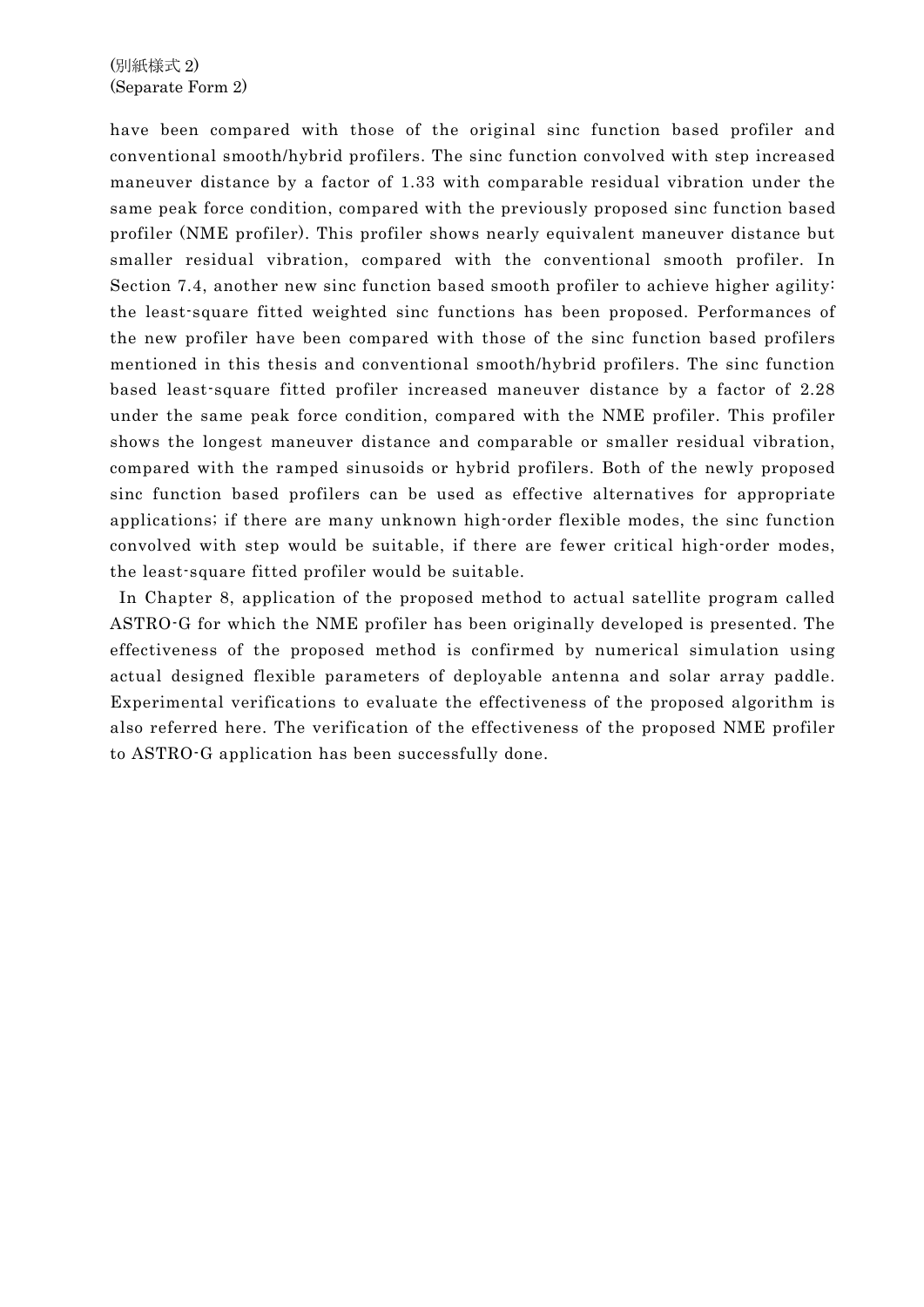## 博士論文の審査結果の要旨

Summary of the results of the doctoral thesis screening

本論文は、柔軟構造物を有する宇宙機において高速な姿勢変更を行う場合に用いられる非 励振プロファイラとして、Sinc関数に基づく" NMEプロファイラ"を新たに提案したもので ある。NMEプロファイラは、ある周波数以上の成分をほとんど含まないという特徴を持ち、 このため、柔軟構造物が複雑でその振動モードの周波数に不確かさを有する場合にも、優 れた非励振性能を発揮することができる。

 論文は全八章からなる。第一章で研究背景が、第二章では提案手法の評価のために用い られる力学モデルの定義がなされた後、第三章でSinc関数に基づくNMEプロファイラの定式 化およびその基本的な周波数特性の評価が示されている。また第四章では、まず周波数が 既知の単一振動モードを有する力学モデルを用いた従来手法との比較検討が行われ、NME プロファイラが従来手法と比べてもトップクラスの非励振性を有することが示されている。

 従来手法の多くは基本的に、柔軟振動の周波数に合わせて設計されたプロファイラであ る。そのため、第四章のような場合には、従来手法であっても十分に良好な非励振性を発 揮しうると考えられる。そこで第五章では、周波数既知の振動モードに加えて、周波数に 不確かさを有する振動モードをも有する力学モデルを用いた評価が行われている。その結 果、NMEプロファイラはこの周波数の不確かな高次モードに対しても優れた非励振性を示し、 そのロバスト性が従来手法よりも優れたものであることが確認されている。

 このようにNMEプロファイラはロバスト性に非常に優れた非励振性を示すが、その代償と して、高速姿勢変更性では従来手法に対して必ずしも優位にはない。非励振性と高速姿勢 変更性は基本的には相反する性能であって、一般にはトレードオフされる性能項目である。 NMEプロファイラは、従って特に非励振性を重視するアプリケーションに適するものの、高 速姿勢変更性も重要とされる場合にはそのままでは適用しがたい。そこで、まず第六章で アクチュエータトルク制約なども考慮した高速姿勢変更性の現実的な評価指標が定義され た後、第七章で、NMEプロファイラの派生型2つが提案されている。これらはいずれも、オ リジナルのNMEプロファイラと比べ、非励振性ではやや劣るものの高速姿勢変更性では優れ るものである。また2つの派生型のうちでは、片方はより非励振性に優れ、他方はより高 速姿勢変更性に優れるものである。比較検討の結果、2つの派生型プロファイラは、それ ぞれが対象とする非励振性と高速姿勢変更性のバランスにおいて、従来手法より優れた非 励振性と高速姿勢変更性を両立することが明らかにされている。

 第八章では、NMEプロファイラが実際の宇宙機に応用可能な手法であることの証左として、 かつて実際の科学衛星姿勢制御系の一部としてNMEプロファイラが設計・評価された例が示 されている。この衛星は大型展開アンテナを有していたため、柔軟振動周波数の変動に対 するNMEプロファイラのロバスト性などが、高次モードまで含む詳細構造モデルを用いた評 価により確認されている。第九章では論文全体が総括され、今後の課題が提示されている。

本論文ではこのように、まずSinc関数に基づくNMEプロファイラを提案し、特に周波数 が不確かな高次柔軟モードを有する場合に優れた非励振性を発揮することを、従来手法と の比較により示している。さらに、高速姿勢変更性を向上させた派生型のプロファイラ2 つを提案することで、現実に求められる非励振性と高速姿勢変更性の幅広いバランスに対 し、最適なプロファイラを提供することを可能としている。例えば合成開口レーダを搭載 した地球観測衛星など、柔軟構造物を有しながらその姿勢を高速に変更したいという宇宙